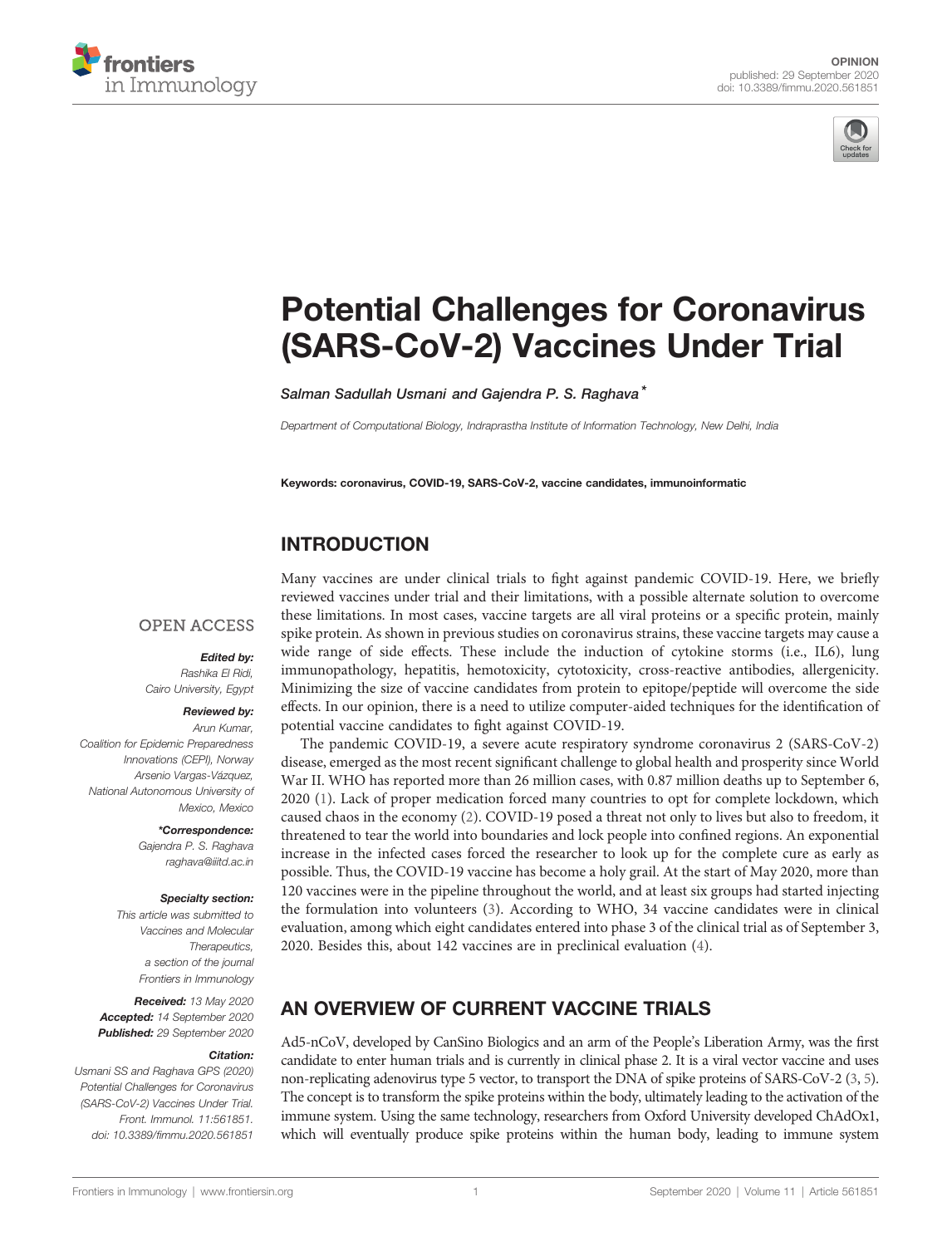<span id="page-1-0"></span>activation. ChAdOx1 has already started phase 3 clinical trials, after showing an acceptable safety profile in single blind, randomized phase 1/2 clinical trials [\(6\)](#page-3-0). Inovio Pharmaceuticals, a US-based biotechnology firm, has developed INO-4800, a DNA-based vaccine, utilizing a relatively newer vaccine technique. Here, DNA containing the genetic code of SARS-CoV-2 spike proteins will be injected into human cells by electroporation devices, and the transformed spike proteins will activate the immune system. PiCoVacc, currently in phase 3 trial, is an inactivated vaccine developed by Sinovac, a Chinese private biopharma company, based on the traditional fact that exposure to an inactivated virus will eventually lead up to the immune response [\(7](#page-3-0)). The Beijing Institute of Biological Products/Wuhan Institute of Biological Products is working on few inactivated vaccines, which are in the clinical phases 2/3. However, they are relatively unadvertised outside Chinese media ([8\)](#page-3-0). Besides this, two RNA vaccines are also in the pipeline, named as mRNA-1273 by US biotech firm Moderna/ NIAID and BNT-162 jointly by German company BioNTech and US pharma giant Pfizer. Both these vaccines follow the concept of delivering information molecules to instruct human body cells to produce the spike proteins of SARS-CoV-2. This information molecule is mRNA in the case of BNT-162, whereas LNPencapsulated mRNA in mRNA-1273  $(9, 10)$  $(9, 10)$  $(9, 10)$  $(9, 10)$  $(9, 10)$  (Figure 1).

#### REVALUATING VACCINES FOR PREVIOUS CORONAVIRUS STRAINS

The current distressing worldwide scenario demands a vaccine at the earliest, causing a race among pharmaceutical industries. This accelerated version of vaccine development implements parallel steps like animal testing, clinical phase 1, or simultaneous phase 1 and 2 clinical trials. By involving several manufacturers, the developers of ChAdOx1 have already planned to produce a million-dose by September 2020 [\(11\)](#page-3-0). However, the question is whether speeding the trail is safe. What are the possibilities of getting a vaccine with the highest efficacy concerning diverse ages and ethnicity? What is the financial risk in scaling up production capacity, even before sufficient efficacy data, like in the case of ChAdOx1? These questions make sense if we re-evaluate recent virus outbreaks, including Ebola, Zika, or earlier coronaviruses, i.e., SARS and MERS. The Ebola and Zika epidemics ended before vaccine development, leaving the manufacturer with financial loss due to the reallocation of funds by federal agencies ([12\)](#page-3-0). The SARS (severe acute respiratory syndrome) coronavirus emerged in 2002-03 and affected 26 countries, whereas the MERS (Middle East respiratory syndrome) coronavirus emerged in 2012 and affected 27 countries [\(13](#page-3-0)). However, the astonishing fact is that no vaccine has been commercially available for these coronaviruses until now ([14\)](#page-3-0). Inactivated SARS virus ([15](#page-3-0)), live attenuated/host-adapted SARS virus [\(16](#page-3-0)), replicating and nonreplicating viral vector ([17,](#page-3-0) [18](#page-3-0)), DNA based vaccine ([19\)](#page-3-0), soluble proteins/adjuvants ([20\)](#page-3-0), virus-like peptide/adjuvants ([21\)](#page-3-0), and a combination of vaccines approach [\(22](#page-3-0), [23](#page-3-0)) have been used to develop a vaccine against SARS-CoV, but to the best of our knowledge only inactivated SARS virus, DNA and soluble SARS S-glycoprotein reached the clinical phase 1 trials ([14\)](#page-3-0). Similarly, for MERS, several vaccines have been developed, but only a DNA based vaccine, targeting S-glycoproteins and subunits, is in a clinical phase 1 trial [\(24](#page-3-0)). The vaccine development might have been slowed by several reasons such as a lack of suitable animal

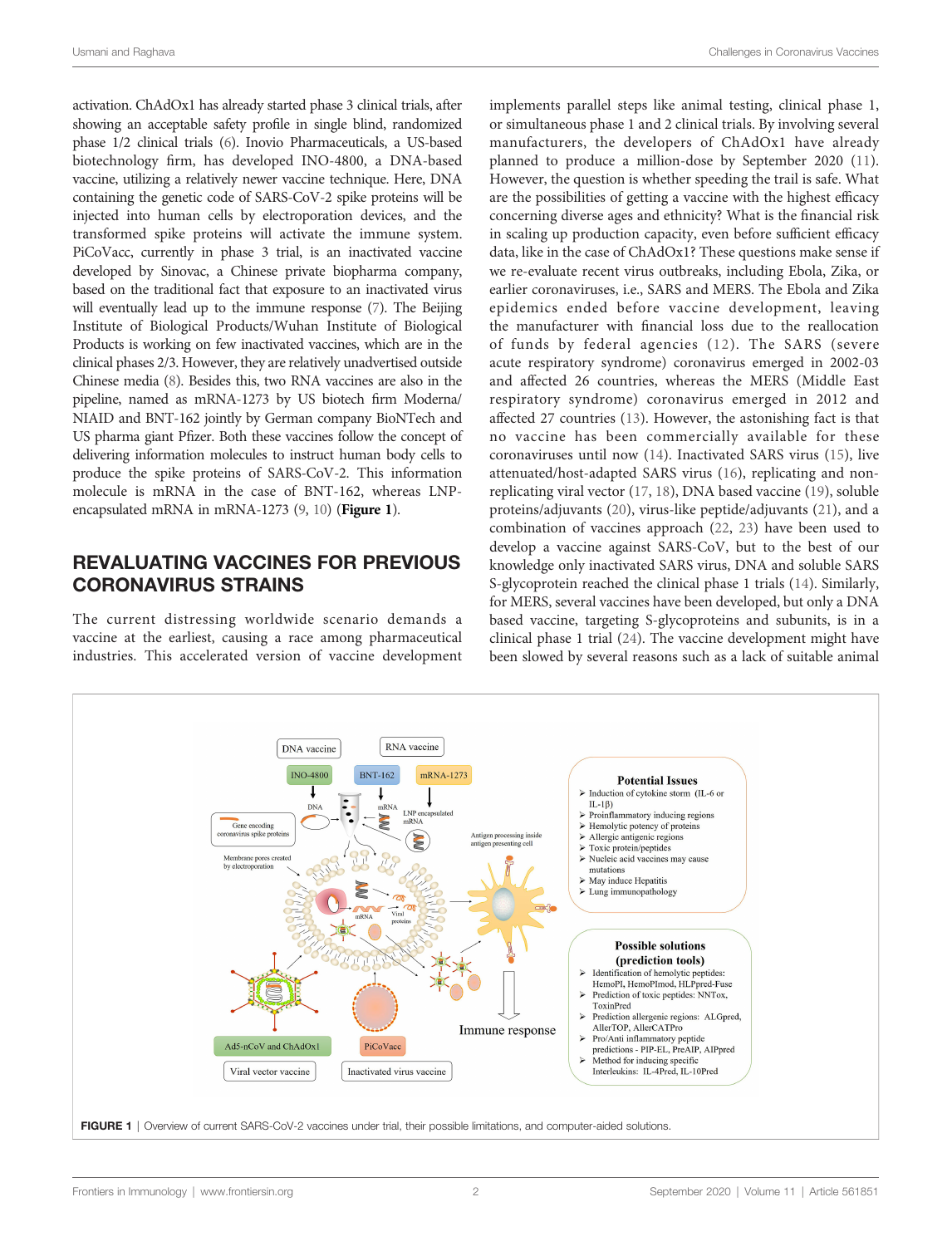Usmani and Raghava Challenges in Coronavirus Vaccines

models, as they exhibited limited viral replication and clinical manifestations ([25\)](#page-3-0) or geographically centralized cases might have declined the interest of pharmaceutical companies. Whatever the reason for the lack of vaccine or financial losses, there is a need to revisit these cases while investing in the development of the SARS-CoV-2 vaccine.

#### CHALLENGE: BALANCING IMMUNE **RESPONSE**

The nature of COVID-19 transmission makes it more devastating, as the median incubation time from infection to symptoms ranges from 4-7 days. Besides this, many infected patients remain asymptomatic but prone to transmit the virus [\(26](#page-3-0)). It is quite evident that both innate and adaptive immunity plays a role during the COVID-19 infection, but how their interaction mediates viral control as well as host toxicity, is not very clear yet. Based on pieces of evidence, it has been suggested that an innate immune-mediated 'cytokine storm' is responsible for toxicity and organ damage in a subgroup of patients with a severe COVID-19 infection ([27\)](#page-3-0). Extended populations of IL-6 and IL-1 $\beta$  secreting monocytes have been found in COVID-19 infected patients, resulting in elevated serum IL-6 and lactate dehydrogenase, a marker of pyroptosis, a highly inflammatory form of programmed cell death ([28,](#page-3-0) [29](#page-3-0)). Similarly, an elevated level of ferritin and IL-6 in 150 multicenter COVID-19 confirmed cases suggested that virally driven hyper-inflammation might be the reason for mortality [\(30\)](#page-3-0). It is a known fact that virally derived pathogen and damage-associated molecular patterns (PAMP and DAMP) activate macrophages, resulting in the downstream production of IL-6 and IL-1 $\beta$ , which further recruits neutrophils and  $CDS<sup>+</sup>$  T cells, thus controlling viral growth. However, within the lung parenchyma, neutrophils also induce tissue damage by releasing leukotrienes and reactive oxygen species, giving passage to alveolar flooding and fibrosis. In severe infection, persistent IL-6 elevation leads to constant neutrophil-mediated alveolar damage, resulting in the need for mechanical ventilation and, ultimately, mortality ([31](#page-3-0)). We all know that an early innate and adaptive immune response leads to the suppression of acute viral infection. However, chronic viral infection causes T cell depletion and exhaustion, leaving persistent innate activation, triggering inflammation, and cytokine toxicity. An intact T cell-mediated immune response is the key contributor in clearing and maintaining long term suppression ([32\)](#page-3-0). It is a growing possibility that immunosuppression due to the depletion and exhaustion of T cells contribute to COVID-19 persistence and mortality [\(27](#page-3-0), [33\)](#page-3-0).

There are several studies showing a paradoxical phenomenon, in which vaccinated animals or people exhibit a more severe disease while exposed to the virus than non-activated fellows ([34](#page-3-0)–[36\)](#page-4-0). This immune backfiring is known as antibody dependent enhancement (ADE), in which the virus influences antibodies for its own benefit and enhances the infection or immune enhancement, consisting of allergic inflammation due to Th2 immunopathology. ADE has been observed with dengue,

HIV, flavivirus, as well as Zika virus [\(37](#page-4-0)–[40\)](#page-4-0). The hunt for a SARS and MERS vaccine has been stymied by ADE. It has been shown that, antibody-dependent SARS coronavirus infection is mediated by antibodies against spike proteins [\(41](#page-4-0), [42](#page-4-0)). ADE or eosinophilmediated immunopathology has been observed while immunizing mice with inactivated whole SARS-CoV [\(43](#page-4-0)) or DNA vaccine encoding full length S-protein ([44](#page-4-0)) as well as immunizing macaque models with MVA encoded S protein ([45\)](#page-4-0). There have been various recently published articles concerning the potential danger of suboptimal antibody responses or ADE of SARS-CoV-2, providing an insightful discussion ([46](#page-4-0)–[49](#page-4-0)).

## CONCLUSION: AN INTEGRATED APPROACH IS NEEDED

It is obvious to consider the fact that both an innate and adaptive immunity participates in COVID-19 mediated toxicity while designing vaccines. There is always a possibility of mutation within a human genome by nucleic acid vaccines ([50\)](#page-4-0). What if the spike proteins contain the region which could elicit the IL-6 or IL-1 $\beta$  level? What if the nucleic acid fragment delivered within the body transforms into a region of spike proteins that are proinflammatory or have any other interleukin-inducing peptides? There are significant possibilities of having toxic peptide fragments in COVID-19 spike proteins. The peptide region may have hemolytic potential, resulting in hemolysis as a severe side effect. Besides this, the coronavirus spike protein may contain the regions prone to allergy, and their processing inside the cell may lead to allergic antigens. Have they been ruled out, while delivering spike protein regions into the body? Bioinformatics might provide an answer to these queries to some extent. There are several in silico tools to predict interleukin-inducing properties, pro/anti- inflammatory as well as the toxicity of peptides [\(51](#page-4-0)–[60](#page-4-0)). Besides this, many in silico tools are available for designing subunit vaccines and immunotherapeutics [\(61](#page-4-0), [62\)](#page-4-0). There are 244,682 proteins and 22,892 nucleotide sequence information about SARS-CoV-2 available in the NCBI virus datahub, as of September 8, 2020 [\(63](#page-4-0)). It is obvious that all 244,682 proteins cannot be a vaccine candidate, so we can use various in silico tools to identify potential vaccine candidates. These candidates must be further scrutinized for potential epitopes, which can activate the desired arm of the immune system. The half-life, toxicity, and unwanted properties like in SARS-CoV-2 cases such as IL-6 inducing potential, immunosuppressive property, hemolysis, and allergy must also be checked. We have enlisted some useful in silico tools in [Figure](#page-1-0) [1](#page-1-0). Various researchers have already identified potential B and T cell epitopes, HLA susceptibility mapping as well as candidate targets by applying a bioinformatic approach ([64](#page-4-0)–[69](#page-4-0)). In the cat and mouse game of a viral pandemic and vaccine development, bioinformatic resources are beneficial and will cut down the chances of failure, a lesson by previous virus endemics. There are significant chances of severe side effects, as the frenetic race against time forced the vaccine trials on a fast track. Due to emergency and the worldwide crisis, there is a possibility of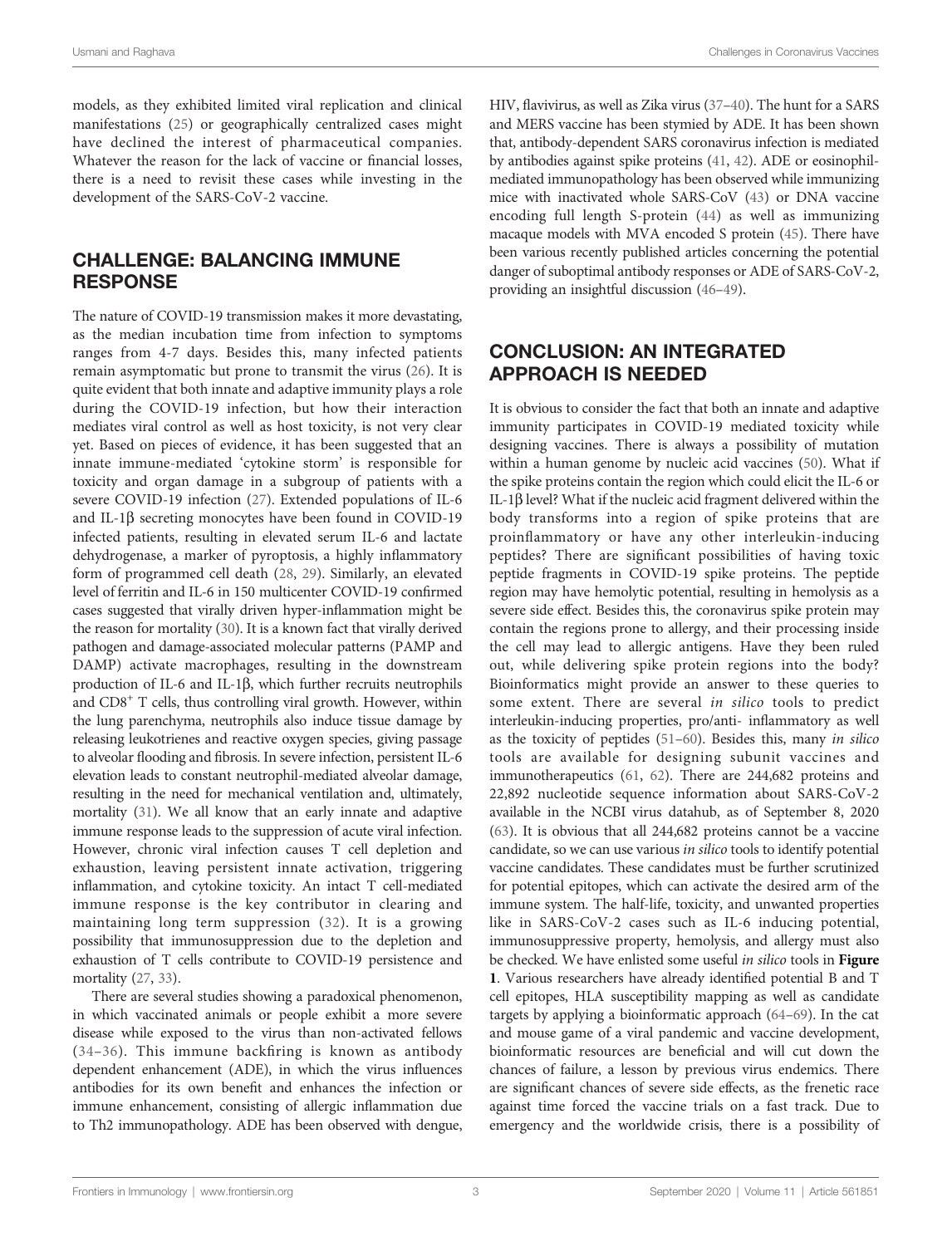<span id="page-3-0"></span>accelerating the trial mechanism by reducing numbers and waving off some of the population, as reported in several news agencies ([70](#page-4-0), [71](#page-4-0)). We hope that the devastating worldwide scenario will end up with a successful vaccine candidate soon.

#### **REFERENCES**

- 1. World Health Organization. "Coronavirus Disease (COVID-19)". In: Weekly Epidemiological Update. WHO (2020a). Accessed on Sep 8, 2020.
- 2. Lora Jones, Palumbo D, Brown D. Coronavirus: A visual guide to the economic impact. BBC NEWS (2020). Available at: [https://www.bbc.com/](https://www.bbc.com/news/business-51706225) [news/business-51706225](https://www.bbc.com/news/business-51706225) Acessed on Jul 10, 2020.
- 3. Callaway E. Scores of coronavirus vaccines are in competition how will scientists choose the best? Nature (2020). Accessed on May 1, 2020. doi: [10.1038/d41586-020-01247-2](https://doi.org/10.1038/d41586-020-01247-2)
- 4. World Health Organization. "Draft landscape of COVID-19 candidate vaccines". WHO (2020b). Accessed on Sep 8, 2020.
- 5. Tu YF, Chien CS, Yarmishyn AA, Lin YY, Luo YH, Lin YT, et al. A Review of SARS-CoV-2 and the Ongoing Clinical Trials. Int J Mol Sci (2020) 21(7):2657. doi: [10.3390/ijms21072657](https://doi.org/10.3390/ijms21072657)
- 6. Folegatti PM, Ewer KJ, Aley PK, Angus B, Becker S, Belij-Rammerstorfer S, et al. Safety and immunogenicity of the ChAdOx1 nCoV-19 vaccine against SARS-CoV-2: a preliminary report of a phase 1/2, single-blind, randomised controlled trial. Lancet (2020) 396(10249):467–78. doi: [10.1016/S0140-6736](https://doi.org/10.1016/S0140-6736(20)31604-4) [\(20\)31604-4](https://doi.org/10.1016/S0140-6736(20)31604-4)
- 7. Gao Q, Bao L, Mao H, Wang L, Xu K, Yang M, et al. Development of an inactivated vaccine candidate for SARS-CoV-2. Science (2020) 369(6499):77– 81. doi: [10.1126/science.abc1932](https://doi.org/10.1126/science.abc1932)
- 8. Xinhua. "China Focus: China's inactivated COVID-19 vaccine starts phase-3 clinical trial internationally", (ed.) huaxia.) XINHUANET (2020). Accessed on Sep 8, 2020.
- 9. Shi Y, Wang N, Zou QM. [Progress and challenge of vaccine development against 2019 novel coronaviru-nCoV)]. Zhonghua Yu Fang Yi Xue Za Zhi (2020) 54(0):E029. doi: [10.3760/cma.j.cn112150-20200317-00366](https://doi.org/10.3760/cma.j.cn112150-20200317-00366)
- 10. Yang L, Tian D, Liu W. [Strategies for vaccine development of COVID-19]. Sheng Wu Gong Cheng Xue Bao (2020) 36(4):593–604. doi: [10.13345/](https://doi.org/10.13345/j.cjb.200094) [j.cjb.200094](https://doi.org/10.13345/j.cjb.200094)
- 11. Rees V. "UK COVID-19 vaccine candidate to be manufactured at seven outsourced sites". Eur Pharm Rev (2020) [https://www.european](https://www.europeanpharmaceuticalreview.com/news/117636/uk-covid-19-vaccine-candidate-to-be-manufactured-at-seven-outsourced-sites/) [pharmaceuticalreview.com/news/117636/uk-covid-19-vaccine-candidate-to-be](https://www.europeanpharmaceuticalreview.com/news/117636/uk-covid-19-vaccine-candidate-to-be-manufactured-at-seven-outsourced-sites/)[manufactured-at-seven-outsourced-sites/](https://www.europeanpharmaceuticalreview.com/news/117636/uk-covid-19-vaccine-candidate-to-be-manufactured-at-seven-outsourced-sites/) Acessed on May 5, 2020.
- 12. Lurie N, Saville M, Hatchett R, Halton J. Developing Covid-19 Vaccines at Pandemic Speed. N Engl J Med (2020) 382:1969–73. doi: [10.1056/](https://doi.org/10.1056/NEJMp2005630) [NEJMp2005630](https://doi.org/10.1056/NEJMp2005630)
- 13. de Wit E, van Doremalen N, Falzarano D, Munster VJ. SARS and MERS: recent insights into emerging coronaviruses. Nat Rev Microbiol (2016) 14 (8):523–34. doi: [10.1038/nrmicro.2016.81](https://doi.org/10.1038/nrmicro.2016.81)
- 14. Padron-Regalado E. Vaccines for SARS-CoV-2: Lessons from Other Coronavirus Strains. Infect Dis Ther (2020) 9(2):255–74. doi: [10.1007/](https://doi.org/10.1007/s40121-020-00300-x) [s40121-020-00300-x](https://doi.org/10.1007/s40121-020-00300-x)
- 15. Lin JT, Zhang JS, Su N, Xu JG, Wang N, Chen JT, et al. Safety and immunogenicity from a phase I trial of inactivated severe acute respiratory syndrome coronavirus vaccine. Antivir Ther (2007) 12(7):1107–13.
- 16. Netland J, DeDiego ML, Zhao J, Fett C, Alvarez E, Nieto-Torres JL, et al. Immunization with an attenuated severe acute respiratory syndrome coronavirus deleted in E protein protects against lethal respiratory disease. Virology (2010) 399(1):120–8. doi: [10.1016/j.virol.2010.01.004](https://doi.org/10.1016/j.virol.2010.01.004)
- 17. Czub M, Weingartl H, Czub S, He R, Cao J. Evaluation of modified vaccinia virus Ankara based recombinant SARS vaccine in ferrets. Vaccine (2005) 23 (17-18):2273–9. doi: [10.1016/j.vaccine.2005.01.033](https://doi.org/10.1016/j.vaccine.2005.01.033)
- 18. See RH, Petric M, Lawrence DJ, Mok CPY, Rowe T, Zitzow LA, et al. Severe acute respiratory syndrome vaccine efficacy in ferrets: whole killed virus and adenovirus-vectored vaccines. J Gen Virol (2008) 89(Pt 9):2136–46. doi: [10.1099/vir.0.2008/001891-0](https://doi.org/10.1099/vir.0.2008/001891-0)

## AUTHOR CONTRIBUTIONS

SU wrote the manuscript while GR conceived the idea as well as edited the manuscript.

- 19. Yang ZY, Kong WP, Huang Y, Roberts A, Murphy BR, Subbarao K, et al. A DNA vaccine induces SARS coronavirus neutralization and protective immunity in mice. Nature (2004) 428(6982):561–4. doi: [10.1038/nature02463](https://doi.org/10.1038/nature02463)
- 20. Zhou Z, Post P, Chubet R, Holtz K, McPherson C, Petric M, et al. A recombinant baculovirus-expressed S glycoprotein vaccine elicits high titers of SARS-associated coronavirus (SARS-CoV) neutralizing antibodies in mice. Vaccine (2006) 24(17):3624–31. doi: [10.1016/j.vaccine.2006.01.059](https://doi.org/10.1016/j.vaccine.2006.01.059)
- 21. Tseng CT, Sbrana E, Iwata-Yoshikawa N, Newman PC, Garron T, Atmar RL, et al. Immunization with SARS coronavirus vaccines leads to pulmonary immunopathology on challenge with the SARS virus. PloS One (2012) 7(4): e35421. doi: [10.1371/journal.pone.0035421](https://doi.org/10.1371/journal.pone.0035421)
- 22. Huang J, Cao Y, Du J, Bu X, Ma R, Wu C. Priming with SARS CoV S DNA and boosting with SARS CoV S epitopes specific for CD4+ and CD8+ T cells promote cellular immune responses. Vaccine (2007) 25(39-40):6981–91. doi: [10.1016/j.vaccine.2007.06.047](https://doi.org/10.1016/j.vaccine.2007.06.047)
- 23. Du L, Zhao G, Lin Y, Chan C, He Y, Jiang S, et al. Priming with rAAV encoding RBD of SARS-CoV S protein and boosting with RBD-specific peptides for T cell epitopes elevated humoral and cellular immune responses against SARS-CoV infection. Vaccine (2008) 26(13):1644–51. doi: [10.1016/j.vaccine.2008.01.025](https://doi.org/10.1016/j.vaccine.2008.01.025)
- 24. Modjarrad K, Roberts CC, Mills KT, Castellano AR, Paolino K, Muthumani K, et al. Safety and immunogenicity of an anti-Middle East respiratory syndrome coronavirus DNA vaccine: a phase 1, open-label, single-arm, dose-escalation trial. Lancet Infect Dis (2019) 19(9):1013–22. doi: [10.1016/S1473-3099\(19\)](https://doi.org/10.1016/S1473-3099(19)30266-X) [30266-X](https://doi.org/10.1016/S1473-3099(19)30266-X)
- 25. Sutton TC, Subbarao K. Development of animal models against emerging coronaviruses: From SARS to MERS coronavirus. Virology (2015) 479– 80:247–58. doi: [10.1016/j.virol.2015.02.030](https://doi.org/10.1016/j.virol.2015.02.030)
- 26. Huang C, Wang Y, Li X, Ren L, Zhao J, Hu Y, et al. Clinical features of patients infected with 2019 novel coronavirus in Wuhan, China. Lancet (2020) 395 (10223):497–506. doi: [10.1016/s0140-6736\(20\)30183-5](https://doi.org/10.1016/s0140-6736(20)30183-5)
- 27. Mehta P, McAuley DF, Brown M, Sanchez E, Tattersall RS, Manson JJ. COVID-19: consider cytokine storm syndromes and immunosuppression. Lancet (2020) 395(10229):1033–4. doi: [10.1016/s0140-6736\(20\)30628-0](https://doi.org/10.1016/s0140-6736(20)30628-0)
- 28. Wen W, Su W, Tang H, Le W, Zhang X, Zheng Y, et al. Immune cell profiling of COVID-19 patients in the recovery stage by single-cell sequencing. Cell Discovery (2020) 6:31. doi: [10.1038/s41421-020-0168-9](https://doi.org/10.1038/s41421-020-0168-9)
- 29. Zhang D, Guo R, Lei L, Liu H, Wang Y, Wang Y, et al. COVID-19 infection induces readily detectable morphological and inflammation-related phenotypic changes in peripheral blood monocytes, the severity of which correlate with patient outcome. medRxiv (2020), 2020.2003.2024.20042655. doi: [10.1101/2020.03.24.20042655](https://doi.org/10.1101/2020.03.24.20042655)
- 30. Ruan Q, Yang K, Wang W, Jiang L, Song J. Correction to: Clinical predictors of mortality due to COVID-19 based on an analysis of data of 150 patients from Wuhan, China. Intens Care Med (2020) 46(6):1294–7. doi: [10.1007/](https://doi.org/10.1007/s00134-020-06028-z) [s00134-020-06028-z](https://doi.org/10.1007/s00134-020-06028-z)
- 31. Vardhana SA, Wolchok JD. The many faces of the anti-COVID immune response. J Exp Med (2020) 217(6):e20200678. doi: [10.1084/jem.20200678](https://doi.org/10.1084/jem.20200678)
- 32. Yoo JK, Kim TS, Hufford MM, Braciale TJ. Viral infection of the lung: host response and sequelae. J Allergy Clin Immunol (2013) 132(6):1263. doi: [10.1016/j.jaci.2013.06.006](https://doi.org/10.1016/j.jaci.2013.06.006)
- 33. Sarzi-Puttini P, Giorgi V, Sirotti S, Marotto D, Ardizzone S, Rizzardini G, et al. COVID-19, cytokines and immunosuppression: what can we learn from severe acute respiratory syndrome? Clin Exp Rheumatol (2020) 38(2):337–42.
- 34. Halstead SB. In vivo enhancement of dengue virus infection in rhesus monkeys by passively transferred antibody. J Infect Dis (1979) 140(4):527– 33. doi: [10.1093/infdis/140.4.527](https://doi.org/10.1093/infdis/140.4.527)
- 35. Yoon KJ, Wu LL, Zimmerman JJ, Hill HT, Platt KB. Antibody-dependent enhancement (ADE) of porcine reproductive and respiratory syndrome virus